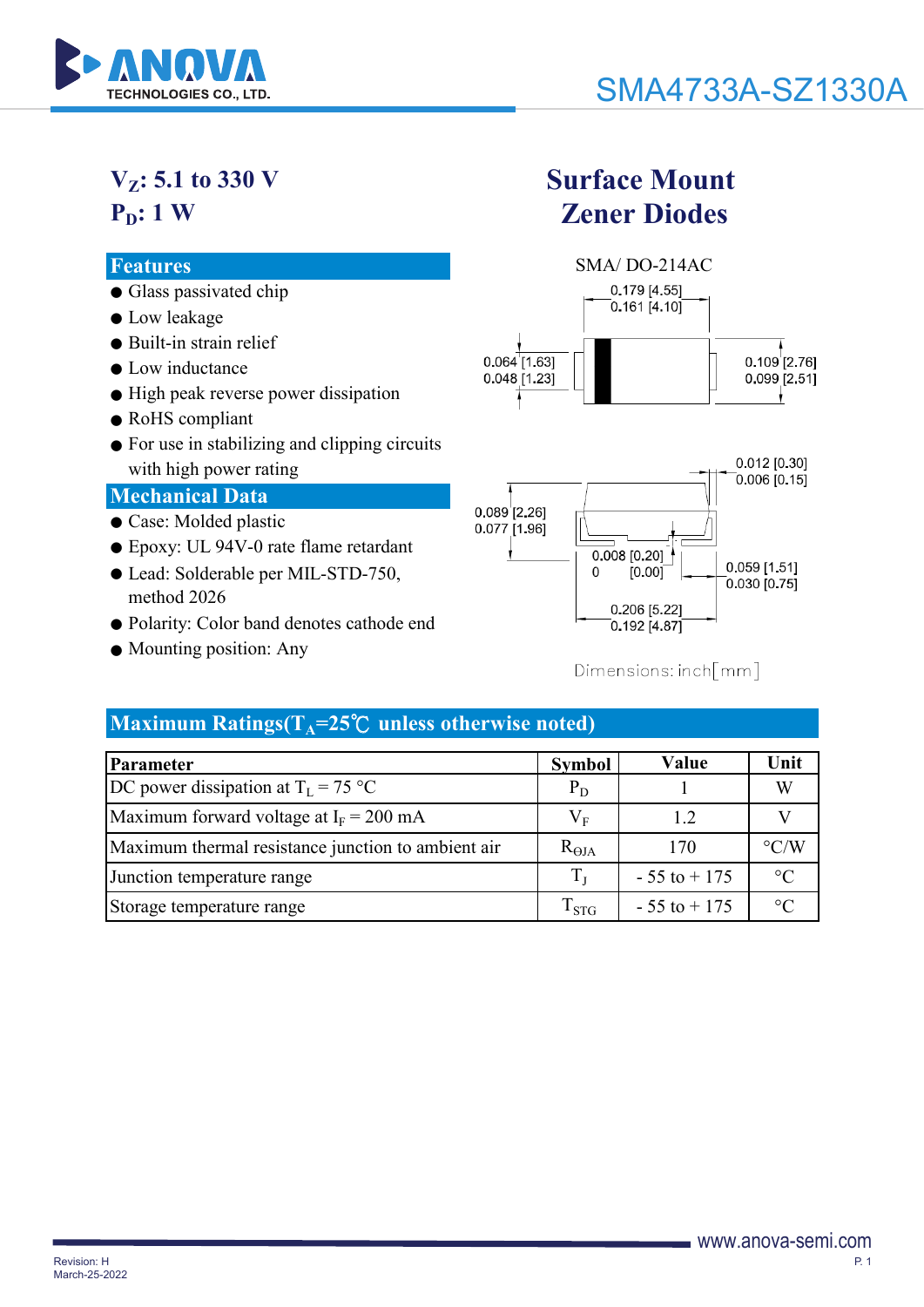

### **Ratings and Characteristics Curves (T<sub>A</sub>=25℃ unless otherwise noted)**



Fig. 1 - Power Temperature Derating Curve Fig. 2 - Temperature Coefficients v.s. Zener Voltage



Fig. 3 - Pulse Waveform